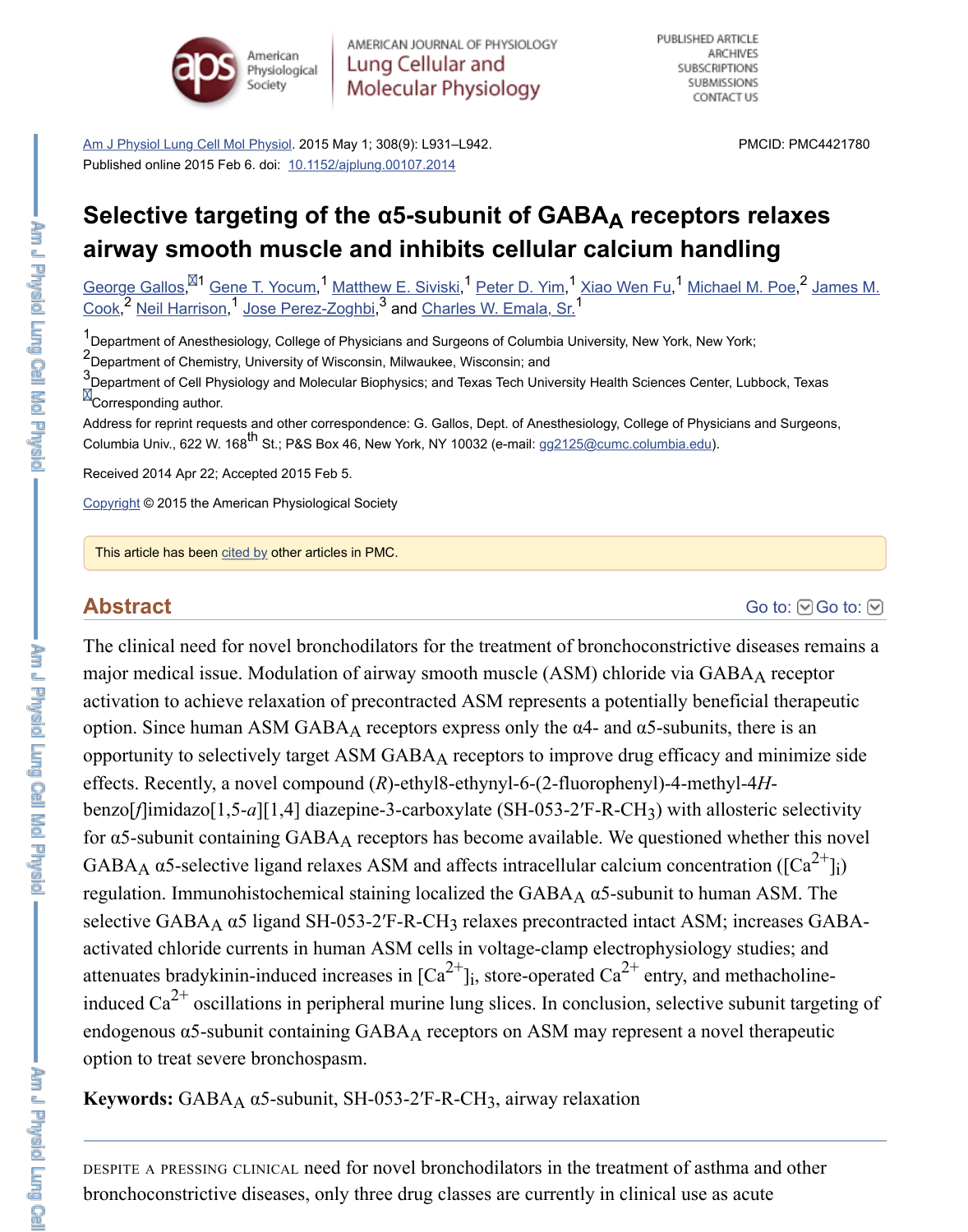nervous system (CNS) can have many effects including anxiolytic, sedative, hypnotic [an](https://www.ncbi.nlm.nih.gov/pmc/articles/PMC4421780/#B6)ticonvulsant, and muscle relaxant effects. This motivated a search for benzodiazep that discriminate among the  $\alpha$ -subunits of GABA<sub>A</sub> receptors  $(41, 42)$ .

A novel appro[ach](https://www.ncbi.nlm.nih.gov/pmc/articles/PMC4421780/#B15) to achieve this goal was developed by Cook and coworkers in the 1 employed a pharmacophore/receptor model based on the binding affinity of rigid ligation BDZ/GABAA receptor sites (8). From this series of receptor models for  $\alpha_{1-6}$ β3γ2 su pharmacophore for  $\alpha$ 5-subtype selective ligands emerged resulting in the synthesis of partial agonist modulator: (*R*)-ethyl 8-ethynyl-6-(2-[fluo](https://www.ncbi.nlm.nih.gov/pmc/articles/PMC4421780/#B18)[rop](https://www.ncbi.nlm.nih.gov/pmc/articles/PMC4421780/#B33)henyl)-4-methyl-4*H*-benzo [1,4]diazepine-3-carboxylate (or SH-053-2'-F-R-CH<sub>3</sub>) ( $\underline{10}$ ). Given that  $\alpha$ 4- and  $\alpha$ 5-su GABAA receptors are known to be present on ASM cells, it was of interest to examine this  $\alpha$ 5 BDZ/GABAergic subtype-selective agonist on ASM function and cellular signaling.

To assess this we performed immunohistochemistry to ascerta[in](https://www.ncbi.nlm.nih.gov/pmc/articles/PMC4421780/#B41) [whe](https://www.ncbi.nlm.nih.gov/pmc/articles/PMC4421780/#B42)ther  $\text{GABA}_\text{A}$   $\alpha$ 5 colocalized with smooth muscle  $\alpha$ -actin in ASM intact sections from human upper air questioned whether targeted activation of the restricted  $\alpha$ 5-subunit containing GABA ASM cells would also elicit electrophysiological changes in ASM cells consistent wi activation and relaxation of [AS](https://www.ncbi.nlm.nih.gov/pmc/articles/PMC4421780/#B8)M.

The activation of  $GABA_A$  receptors on ASM has been shown to elicit  $Cl^-$  conductan potential changes  $(18)$ ; the impact of these changes on [kno](https://www.ncbi.nlm.nih.gov/pmc/articles/PMC4421780/#B10)wn mechanisms relating to ASM tone has not been fully investigated. Since changes in membrane potential are l ASM Ca<sup>2+</sup> handling (39) and cytosolic Cl<sup>-</sup> concentration ([Cl<sup>-</sup>]) has been implicated sarcoplasmic Ca<sup>2+</sup> flux (21, 23), we questioned whether activation of  $\alpha$ 5-subunit-con receptors on ASM could modulate intracellular calcium concentration ([Ca<sup>2+</sup>]<sub>i</sub>) and n of intact ASM. i

### **MATERIALS AND METHODS**

#### **Reagents**

Indomethacin, *N*-v[ani](https://www.ncbi.nlm.nih.gov/pmc/articles/PMC4421780/#B18)llylnonanamide (capsaicin analog), pyrilamine, acetylcholine, bradykinin, and gabazine were obtained from Sigma (St. Louis, MO). Tetrodotoxin was obtained from (San Diego, CA). SH[-05](https://www.ncbi.nlm.nih.gov/pmc/articles/PMC4421780/#B39)3-2'F-R-CH<sub>3</sub> was synthesized at the Department of Chemist Biochemistry, Universit[y of](https://www.ncbi.nlm.nih.gov/pmc/articles/PMC4421780/#B21) [Wi](https://www.ncbi.nlm.nih.gov/pmc/articles/PMC4421780/#B23)sconsin, Milwaukee (42).

#### **Immunohistochemistry of Human ASM for GABA<sub>A</sub> Receptor α5-Subunit Expression**

Am J Physic Lung Ceil Moi Physic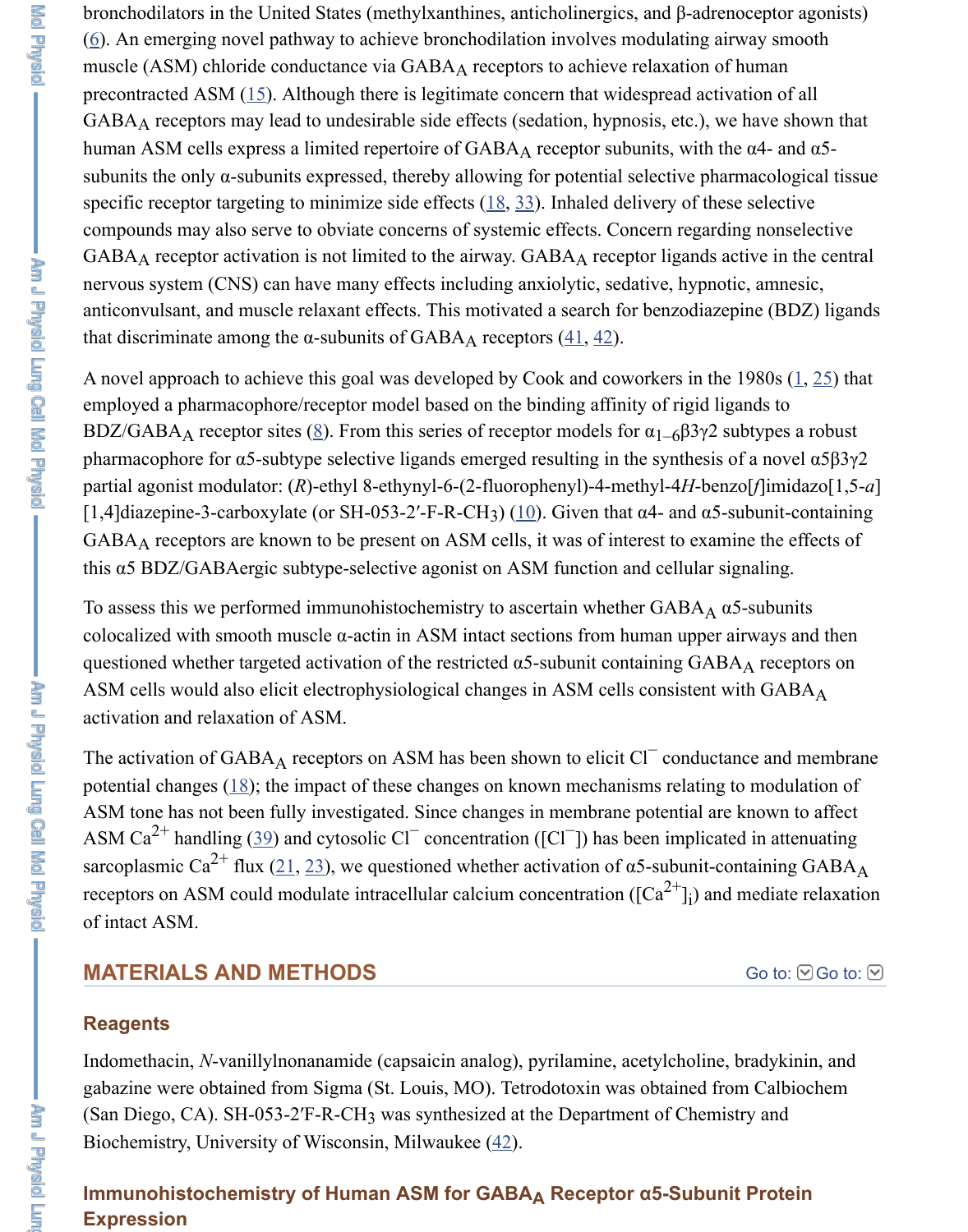goat anti-rabbit IgG (1:400 dilution) and Alexa Fluor 594 goat anti-mouse IgG (1:400 dilution; Invitrogen) incubated for 1 h. Nuclear staining was performed with mounting medium DAPI stain (Vector Laboratories, no. H-1500). Negative controls omitted all primary included secondary staining and nuclear staining steps. All the immunofluorescence repeated on at least three independent samples. Samples were viewed under confocal (Nikon A1 Eclipse) and images were acquired with NIS software version 4.10.

#### **Force Measurements in Human ASM Strips**

Human ASM strips were dissected from trachea and mainstem bronchi and epithelium under a dissecting microscope. Strips were suspended at 1.5 g resting tension in Kreb buffer as previously described  $(17)$ . Trachea and bronchi were obtained from surgical healthy donor lungs incidental to lung transplant surgery, and studies were deemed not research after review by Columbia University's Institutional Review Board. KH buffer mM) 118 NaCl, 5.6 KCl, 0.5 CaCl<sub>2</sub>, 0.24 MgSO<sub>4</sub>, 1.3 NaH<sub>2</sub>PO<sub>4</sub>, 25 NaHCO<sub>3</sub>, and 5. 7.4. Indomethacin (10  $\mu$ M) was added to the buffer to block endogenous release of prosential were allowed to equilibrate for 1 h with KH buffer exchanges every 15 min. Strips under contractile challenges with acetylcholine (100 nM–100  $\mu$ M) for three cycles with ext exchanges and resetting of resting tension to 1.5 g between cycles. Tetrodotoxin  $(1 \mu)$ (10  $\mu$ M), and MK501 (10  $\mu$ M) were then added to the buffer to eliminate potentially effects of neural activation, histamine release, or leukotriene release from other cell t mast cells) present in the ASM [stri](https://www.ncbi.nlm.nih.gov/pmc/articles/PMC4421780/#B17)p preparation during muscle force studies. ASM st contracted with an  $EC_{50}$  concentration of acetylcholine, and, after establishment of a muscle force (typically ~30 min), 10 nM of isoproterenol was added with or without  $2$ <sup>T</sup>F-R-CH<sub>3</sub> or vehicle (0.2% ethanol). The magnitude of remaining muscle force was after the addition of isoproterenol  $\pm$  SH-053-2'F-R-CH<sub>3</sub> and expressed as a percentagent acetylcholine-induced force.

### **Force Measurements in Guinea Pig Tracheal Rings**

All animal protocols were approved by the Columbia University Animal Care and Us Male Hartley guinea pigs (∼400 g) were anesthetized with intraperitoneal pentobarbi Trachea were removed and dissected under a dissecting microscope into closed rings cartilaginous segments. Epithelium was removed by gentle abrasion of the tracheal lumen with contenant contenant with contenant contenant at the tracheal lumen with contenant contenant contenant contenant at the tracheal l This method has been confirmed by histology to completely remove the epithelial layer damaging the underlying smooth muscle layer. Tissues were placed into cold KH buffer µM indomethacin as above.

- Ann J Physicial Lung Ceil McI Physicial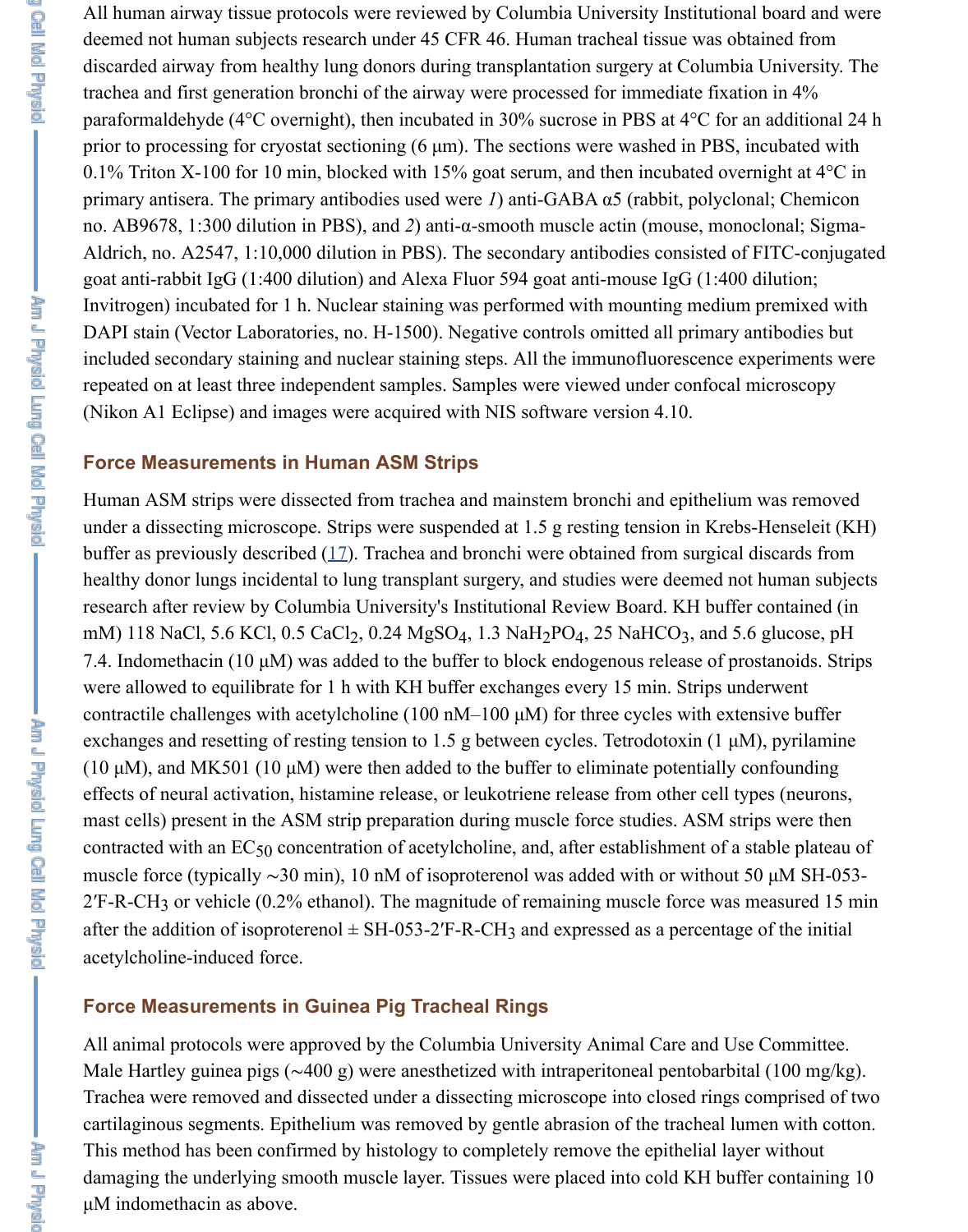0.1 mM) to determine the  $EC_{50}$  concentrations of acetylcholine required for each [ind](https://www.ncbi.nlm.nih.gov/pmc/articles/PMC4421780/#B46) avoid bias between treatment groups, tissues were contracted by using acetylcholine calculated  $EC_{50}$  value for each tissue, and tissues with similar  $E_{\text{max}}$  values were rand treatments within individual experiments. To remove confounding effects of other pr pathways, each bath received a complement of antagonists 20 min prior to subsequently challenge. The antagonists included pyrilamine (10  $\mu$ M; H<sub>1</sub> histamine receptor antag tetrodotoxin (1  $\mu$ M; Na<sup>+</sup> channel blocker to obviate neuronal-mediated cholinergic or

and then subjected to two cycles of increasing cumulative concentrations of acetylcholine (0.1 µM to

Guinea pig (GP) tracheal rings were contracted with either 10 mM tetraethylammoni (TEA) (a nonselective  $K^+$  channel blocker that induces membrane depolarization, external Ca entry and contraction), or 1  $\mu$ M substance P (a ligand that activates the Gq-coupled neurok Preliminary studies determined that 100 µM SH-053-2′F-R-CH<sub>3</sub> induced an ~50% re substance P-induced contraction in guinea pig tracheal rings. After contractions achieved a steady-state and steady-state and steady-state and steady-state and steady-state and steady-state and steady-state and steady-stat plateau of increased force (typically 30 min), 50 or 100  $\mu$ M SH-053-2'F-R-CH<sub>3</sub> or ve ethanol) was added and the maintenance of force was measured after 30 min and was percent of the initial contractile agonist-induced force.

#### **Human ASM Cell Culture**

Human immortalized bronchial smooth muscle cell lines prepared as described  $(19)$ confluence in M199 media (GIBCO) containing 10% fetal bovine serum, 0.25 ng/ml factor, 1 ng/ml fibroblast growth factor, ITS supplement  $(1 \text{ mg/ml insulin}, 0.55 \text{ mg/m})$  $\mu$ g/ml sodium selenium), and antibiotics (100 units/ml penicillin G sodium, 100  $\mu$ g/n sulfate, 0.25  $\mu$ g/ml amphotericin B) in a humidified atmosphere of 5% CO<sub>2</sub>/95% air four hours prior to studies, cells were fed with fresh media.

### **Electrophysiology of Human ASM Cells**

To investigate whether targeted activation of  $\alpha$ 5-subunit-containing GABA<sub>A</sub> receptor electrophysiological changes in human ASM cells, we measured the effect of SH-053 membrane currents. On the day of the assay, immortalized human ASM cells w[ere](https://www.ncbi.nlm.nih.gov/pmc/articles/PMC4421780/#B19) re collagen-coated plates with collagenase type IV (Sigma C5138, 500 units/ml), centri resuspended in SmBM2 medium (Lonza), and transferred into collagen-treated glass dishes. Cells were then incubated at  $37^{\circ}$ C in  $5\%$  CO<sub>2</sub> 95% air for 3–4 h, allowing for cells. Following generation of membrane seals (40–120 M $\Omega$ ), whole cell configuration current recordings under voltage (holding potential  $-60$  mV) conditions. To determine voltage (*I*-V) relationship, voltage was stepped from −40 to 100 mV in 10 mV increments in the value of the the

**Ann J Physici Lud Roll Mo<sup>rg</sup>ici**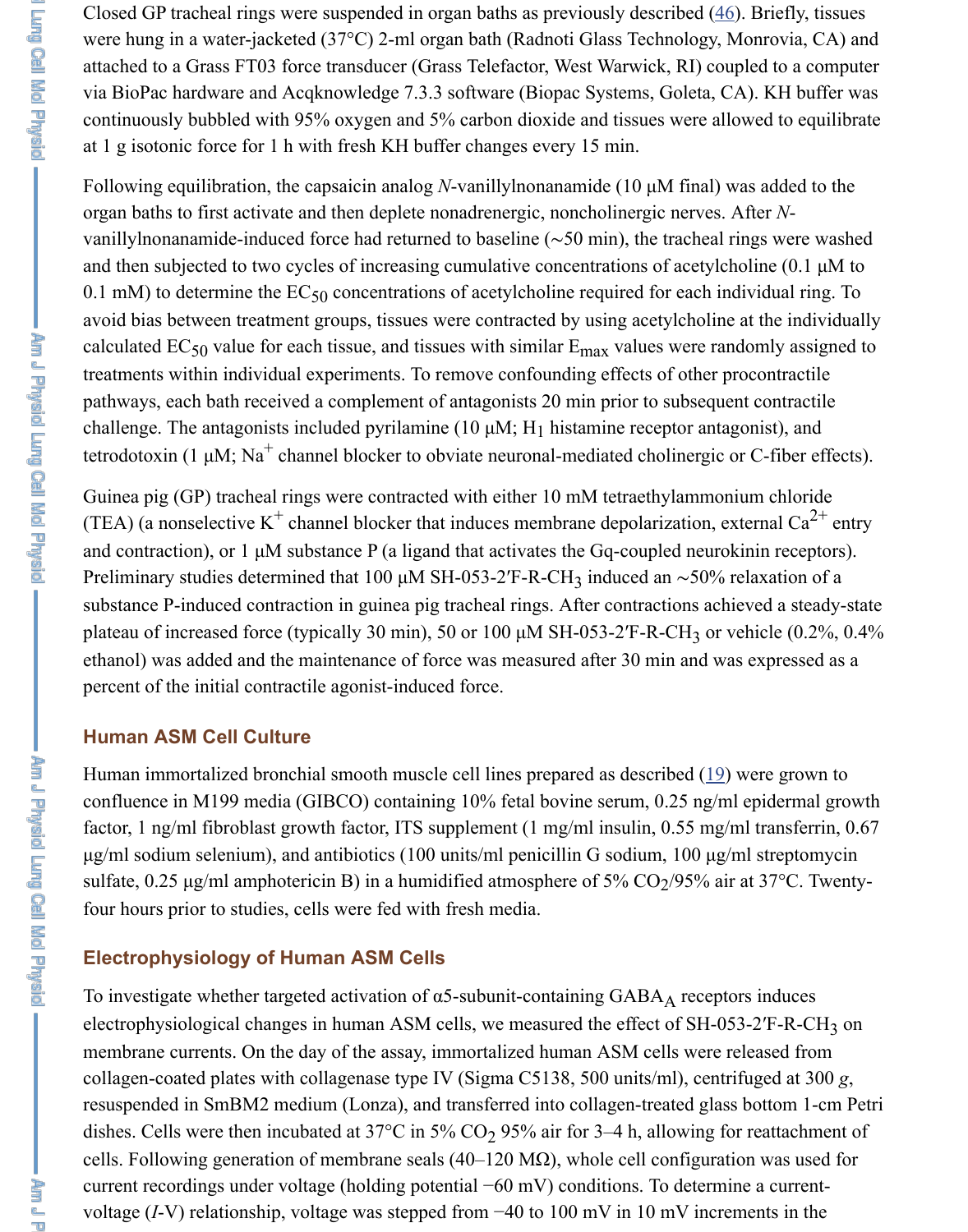absence and presence of SH-053-2'F-R-CH<sub>3</sub>. Studies were performed with a 2-kHz Bessel filter, recording at 10 kHz with use of an Axopatch 200b amplifier (Axon Instruments, Foster City, CA). Perfusion for drug additions were made with the ALA VM-8, 8-chamber pressure-driven drug application system. Electrodes were pulled with a P-97 micropipette puller from 1.5-mm OD borosilicate capillary glass (Sutter Instruments, Novato, CA). All recordings were analyzed on Clampfit 8.0 software (Molecular Devices). Extracellular solutions contained (in mM) 130 CsCl, 10 HEPES (pH 7.4), 1  $MgCl_2$ , 1.8 CaCl<sub>2</sub>, and 10 glucose. Intracellular solutions contained (in mM) 130 CsCl, 5 MgATP, 5 EGTA, 1 MgCl<sub>2</sub>, 5 CaCl<sub>2</sub>, and 10 HEPES (pH 7.2).

To determine whether SH-053-2'F-R-CH<sub>3</sub> evoked-currents are GABA<sub>A</sub> receptor specific and do not represent "leak" currents, we also performed additional electrophysiology studies utilizing Nanion's Port-a-Patch chip technology (Nanion). Immortalized human ASM cells were released from collagencoated plates with collagenase type IV (Sigma C5138, 500 units/ml) and centrifuged at 100 *g* for 2 min. The cell pellet was washed and reconstituted in extracellular recording solution (containing, in mM, 145 NaCl, 5 KCl, 1 MgCl<sub>2</sub>, 1.8 CaCl<sub>2</sub>, 10 TES, pH 7.3, 297 mosM) at a density of  $1 \times 10$ cells/ml. Cells were added (5  $\mu$ l) to the recording chamber of a 3–5 M $\Omega$  chip and screened for membrane seals above 450 M $\Omega$  (prior to establishing whole-cell configuration) and a subsequent baseline holding current of less than 2 nA (after establishing whole cell configuration). Cells that met these criteria were first tested for responsiveness to GABA  $(1 \text{ mM})$  and gabazine (500  $\mu$ M). After confirmation of appropriate currents in the batch of dissociated cells, additional cells that met the above criteria underwent voltage-clamp recordings ( $V_H = -60$  mV) of current evoked by the sequential addition of GABA (1  $\mu$ M) followed by addition of vehicle (0.1% DMSO) or SH-053-2<sup>'</sup>F-R-CH<sub>3</sub> (100  $\mu$ M) and a later addition of gabazine (500  $\mu$ M). All drugs were prepared in the extracellular recording solution. The internal recording solution contained (in mM) 50 CsCl, 10 NaCl, 60 CsF, 20 EGTA, 10 mM TES, pH 7.3, 284 mosM. All patch-clamp recordings were performed at room temperature (20– 24°C). Currents were recorded on an Axopatch 200B amplifier, filtered at 2 kHz, and analyzed with pClamp 10.2 software. Evoked currents were normalized to baseline currents for interexperimental analysis. The data represent recordings from cells isolated on 6 separate days. 6

#### Effect of SH-053-2′F-R-CH<sub>3</sub> on Agonist-Mediated Increases in Intracellular Calcium

To assess the functional impact of SH-053-2'F-R-CH<sub>3</sub> on receptor-Gq coupled  $Ca^{2+}$  handling, Fluo-4 AM assays were performed in immortalized human ASM cells. Three types of  $Ca^{2+}$  assays were performed after pretreatment of cells with SH-053-2'F-R-CH<sub>3</sub>: *1*) the effect on bradykinin-induced increases on  $\lbrack Ca^{2+}\rbrack$  (bradykinin is a ligand for one of several Gq-coupled receptors in ASM); 2) the effect on bradykinin-induced increases in  $\lceil Ca^{2+} \rceil$  when  $Ca^{2+}$  was omitted from the external buffer solution; and *3*) the effect on store-operated calcium entry (SOCE). Cells were grown to full confluence in black-walled, clear-bottomed 96-well plates. Medium bathing the cells was removed and the cells were washed with 100 µl (per well) of Hanks' balanced salt solution (HBSS) and then loaded with a solution (100 µl/well) containing 0.05% Pluronic F-127, 2.5 mM probenecid, and 5 µM Fluo-4 AM, dissolved in HBSS. The cells were then incubated for 30 min at 37°C with Fluo-4 AM, washed once, and incubated for an additional 30 min at  $37^{\circ}$ C (95% air, 5% CO<sub>2</sub>) with HBSS containing 2.5 mM probenecid. Cells were then pretreated for 15 min with 10  $\mu$ M SH-053-2'F-R-CH<sub>3</sub>, 200  $\mu$ M gabazine, or vehicle (0.1% DMSO) before the addition of 1 µM bradykinin by use of the automatic injection feature of the FlexStation 3 microplate reader (Molecular Devices, Sunnyvale, CA) during continuous fluorescent measurements. The cells were excited at 488 nm every 5 s, and emission data 2+ i i 2+

2+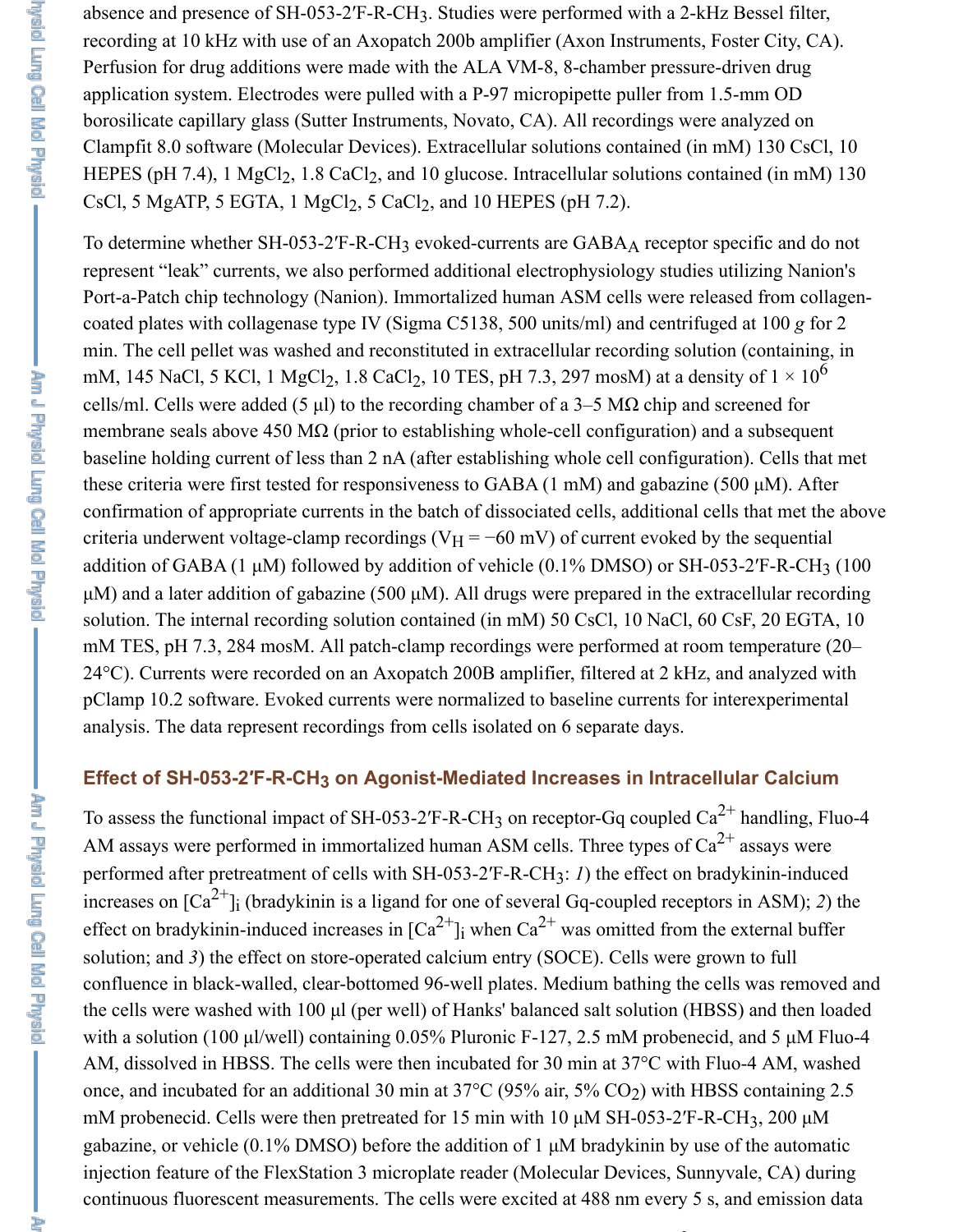#### **Effect of SH-053-2'F-R-CH<sub>3</sub> on Methacholine-Mediated Contraction and ( Oscillations Measured in Peripheral Murine Lung Slices**

Preparation of lung slices. These studies were reviewed and approved by the Institu Care and Use Committee of the Texas Tech University Health Sciences Center (IACI) 07069). Mouse lung slices were prepared as previously described  $(5, 34)$ . Briefly, ma 12 wk) were killed with pentobarbital  $(40 \text{ mg/kg ip})$  and the chest cavity was opened cannulation of the trachea. The lungs were inflated with  $1.4$  ml of  $2\%$  agarose in HB  $\sim$ 0.2 ml of air. The agarose was gelled by cooling the lungs with a cotton ball soaked and maintaining the mouse body at  $4^{\circ}$ C for [20](https://www.ncbi.nlm.nih.gov/pmc/articles/PMC4421780/#B44) min; following removal, the lungs and in ice-cold HBSS for 15 min. Lung lobes were transferred to the specimen syringe tu slicer (Compresstome VF-300; Precisionary Instruments). The lung lobe was embedded fi ml of 2% agarose and then fully covered with  $6\%$  gelatin, after which the block was sections of 140 µm. Lung slices containing small terminal airways were incubated in Dulbecco's modified Eagle's medium supplemented with  $1\times$  antibiotic solution conta penicillin, and streptomycin (Invitrogen) at  $37^{\circ}$ C and  $10\%$  CO<sub>2</sub> in [a](https://www.ncbi.nlm.nih.gov/pmc/articles/PMC4421780/#B5) [cell](https://www.ncbi.nlm.nih.gov/pmc/articles/PMC4421780/#B34) culture incul h. Lung slices containing airways with a lumen diameter of  $100-300 \mu m$ , completely ciliated epithelial cells, and fully attached to the surrounding lung parenchyma were experiments.

**Measurement of airway contraction and [Ca<sup>2+</sup>]<sub>i</sub> in lung slices. Measurements of changes** airway cross-sectional lumen area (lumen area hereafter) and the fluorescent measure in ASM cells were performed as previously described  $(34)$ . Briefly, lung slices were custom-made perfusion chamber and airways were visualized by use of a  $\times$ 10 objective.  $(640 \times 488 \text{ pixels})$  were recorded in time lapse  $(0.5 \text{ Hz})$  by use of a charge-coupled d M1A; Hitachi), frame grabber (Picolo; Euresys), and image-acquisition software (Video Savanter; IOS) Industries). The lumen area was normalized to the area before stimulation. In some experience slices were loaded with Oregon green 488 BAPTA-1 acetoxymethyl ester (Invitroger intracellular imaging of  $Ca^{2+}$  as previously described (34). Changes in fluorescence i **i**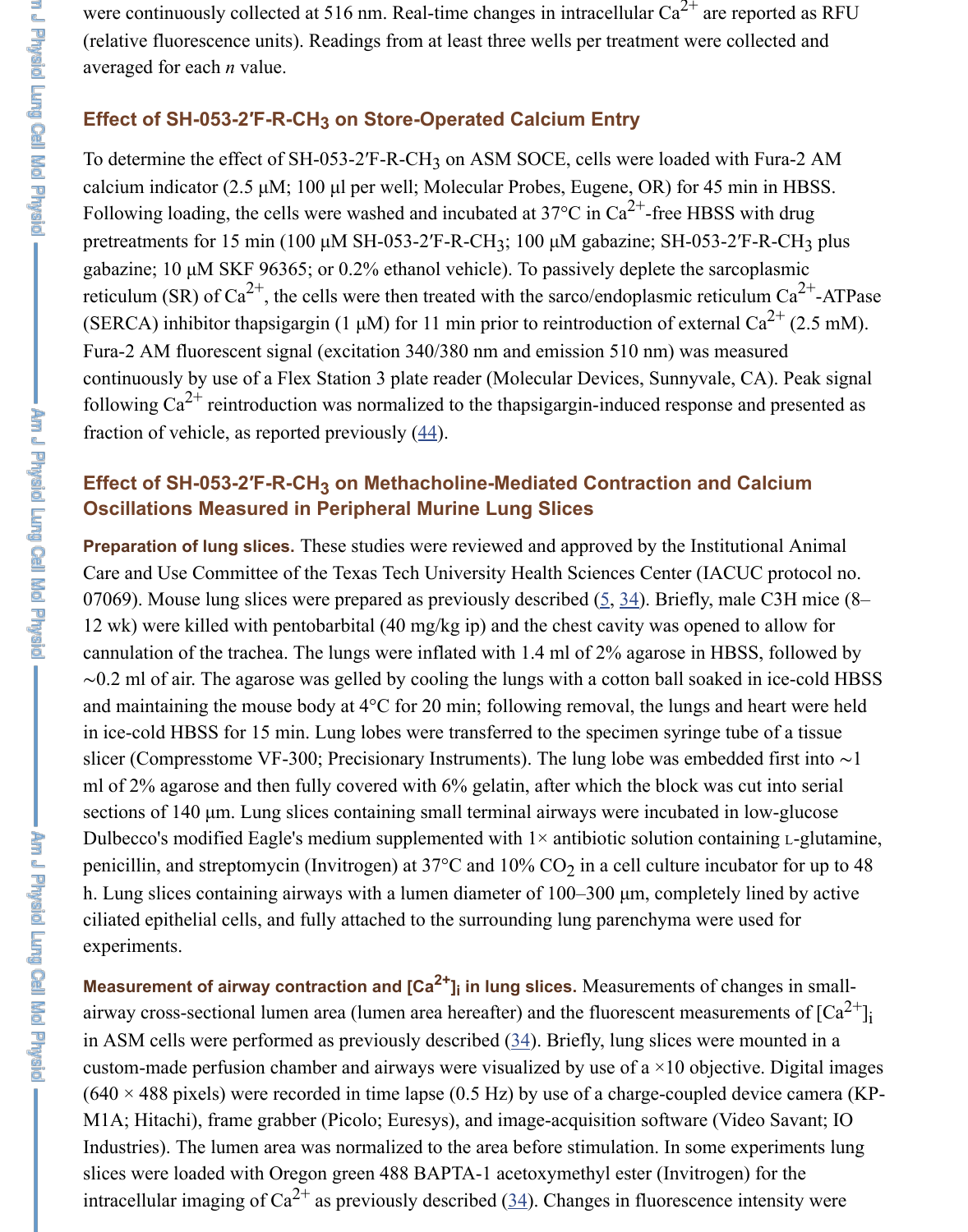means  $\pm$  SE;  $P$  < 0.05 in all cases was considered significant.

### **RESULTS**

# **The GABA<sub>A</sub> Receptor α5-Subunit Is Expressed in ASM from Human Tra** $\epsilon$

ASM dissected from the posterior wall of human tracheas demonstrated extensive imfor the GABA<sub>A</sub> receptor  $\alpha$ 5-subunit (Fig. 1, *A* and *C*) that colocalized with immunor smooth muscle specific  $\alpha$ -actin (Fig. 1, *B* and *C*). Nonspecific staining was not detected primary antibodies were omitted (Fig. 1*D*).



#### Fig. 1.

Immunohistological characterization of the  $GABA_A$  receptor  $\alpha$ 5subunit protein expression in intact human tracheal airway smooth muscle (ASM). Confocal microscopy images employing single, double, and triple immunofluorescence labeling using antibodies **...**

### **A** Ligand for GABA<sub>A</sub> Receptors [Cont](https://www.ncbi.nlm.nih.gov/pmc/articles/PMC4421780/figure/F1/)aining the α5-Subunit Augments β-**Agonist-Mediated Relaxati[on in H](https://www.ncbi.nlm.nih.gov/pmc/articles/PMC4421780/figure/F1/)uman ASM**

We also determined the ability of [a ligand](https://www.ncbi.nlm.nih.gov/pmc/articles/PMC4421780/figure/F1/) directed against GABAA receptors contain to augment β-adrenoceptor agonist-mediated relaxation of precontracted human ASN [clinically releva](https://www.ncbi.nlm.nih.gov/pmc/articles/PMC4421780/figure/F1/)nt [since a](https://www.ncbi.nlm.nih.gov/pmc/articles/PMC4421780/figure/F1/)cute rescue of precontracted ASM during an asthmatic exac accomplished with β-adrenoceptor agonists and cases of asthma refractory to standar therapy are not uncommon  $(36)$ . The ability of 10 nM isoproterenol to relax a precon human ASM (acetylcholine  $EC_{50}$ ) was significantly enhanced in the presence of SH-(50  $\mu$ M) compared with vehicle control (Fig. 2*A*), (*n* = 8/group *P* < 0.01).



#### Fig. 2.

Selective targeting of  $\alpha$ 5-subunit-containing GABAA receptors leads to functional relaxation of precontracted human and guinea pig ASM.  $A$ : the GABA<sub>A</sub>  $\alpha$ 5-subunit-targeting ligand SH-053-2<sup>'</sup>F-R-CH<sub>3</sub> potentiates β-adrenoceptor ...

#### **A** Ligand for GABA<sub>A</sub> Re[ce](https://www.ncbi.nlm.nih.gov/pmc/articles/PMC4421780/#B36)ptors Containing the α5-Subunit Directly Rela **Depolarization- or Gq-Coupled-Induced Contractions in Guinea Pig ASM**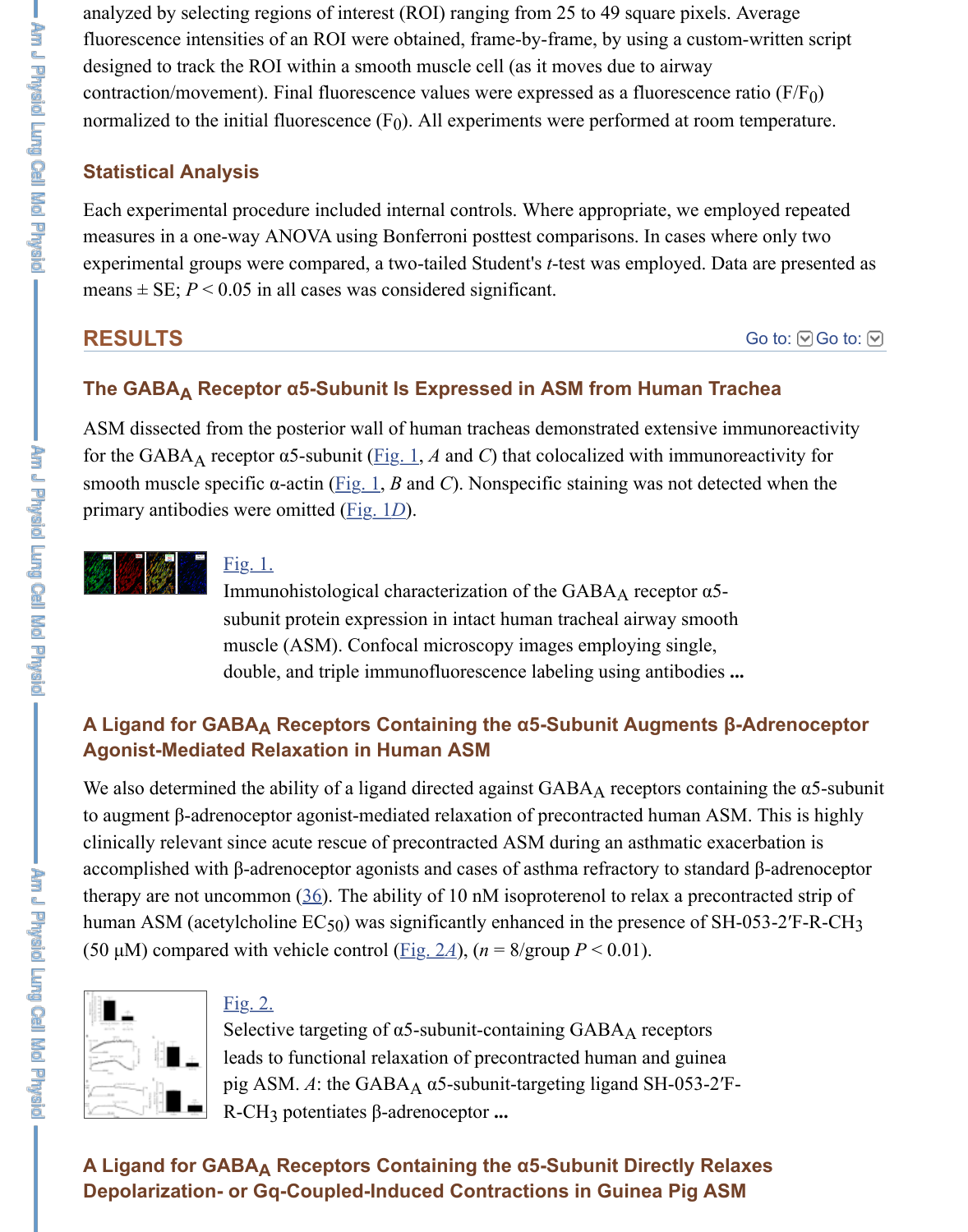#### **Current In Vitro**

Having demonstrated functional relaxation of intact ASM from both human and guineardifferent contractile paradigms, we next investigated the cell signaling effects of SH-Using the whole cell configuration we demonstrate a significant current in human AS exposure to 10  $\mu$ M SH-[053-2](https://www.ncbi.nlm.nih.gov/pmc/articles/PMC4421780/figure/F2/)′F-R-CH<sub>3</sub> ( $\Delta$ -28 ± 7 pA current) compared with vehicle current:  $n = \Delta/\alpha$  cun  $P < 0.05$ ) (Eig 3  $\Delta$  and R). To confirm that these currents were current;  $n = 4$ /group,  $P < 0.05$ ) (Fig. 3, *A* and *B*). To confirm that these currents were flux, we examined the *I*[-V rela](https://www.ncbi.nlm.nih.gov/pmc/articles/PMC4421780/figure/F2/)tionship in human ASM cells in the presence and abse  $2'F-R-CH_3$  (10 µM) (representative tracing,  $\underline{Fig. 3C}$ ). For these studies, we used intra<br>extracellular solutions that were symmetrical for  $[Cl<sup>-1</sup>]$ . The predicted chloride equili extracellular solutions that were symmetrical for  $\lceil C \rceil$ . The predicted chloride equili was 0.4 mV and the measured equilibrium potential was 0.73 mV. Additionally, we ob in the slope of the *I*-V curve with the bath application of 10  $\mu$ M SH-053-2<sup> $\text{F-R-CH}_3$  ( $\text{F}$ </sup> indicating that chloride current in these cells was increased in the presence of SH-053



#### Fig. 3.

Electrophysiological characterization of human ASM cells following acti[vation](https://www.ncbi.nlm.nih.gov/pmc/articles/PMC4421780/figure/F3/) of  $\alpha$ 5 containing GABAA receptors with SH-053-2'F-R-CH<sub>3</sub>. A: representative tracing of a voltage clamp recording obtained from a [single h](https://www.ncbi.nlm.nih.gov/pmc/articles/PMC4421780/figure/F3/)uman ASM cell in whole **...**

#### **Automated Port-a-Patch Whole Cell Electrophysiological Recordings of Cells also Dem[onstra](https://www.ncbi.nlm.nih.gov/pmc/articles/PMC4421780/figure/F3/)te Current Evoked by SH-053-2′F-R-CH** $_3$  **Is Reversi [Classic GABA](https://www.ncbi.nlm.nih.gov/pmc/articles/PMC4421780/figure/F3/) Channel Antagonist Gabazine A**

To confirm that SH-053-2'F-R-CH<sub>3</sub>-mediated electrophysiological responses are GA specific, we investigated whether currents induced by SH-053-2'F-R-CH<sub>3</sub> exposure of cells were attenuated by subsequent treatment with gabazine (Fig. 3,  $D$  and  $E$ ). Comparison current, we observed no significant change in current in human ASM cells upon exposure GABA ( $6 \pm 2$   $\Delta pA$ ,  $n = 5$ ,  $P > 0.05$ ) or following the subsequent administration of D. vehicle ( $9 \pm 5 \Delta pA$ ;  $n = 5$ ,  $P > 0.05$ ). However, we did observe a significant inward current 053-2<sup>'</sup>F-R-CH<sub>3</sub> (100  $\mu$ M) was applied subsequent to receiving 1  $\mu$ M GABA (195  $\pm$  4  $8 \pm 5$   $\Delta p$ A;  $n = 7$ , respectively;  $P < 0.001$ ). We also observed a significant reversal of gabazine (500 μM) was subsequently applied to cells that received SH-053-2<sup>'</sup>F-R-CH

Faisie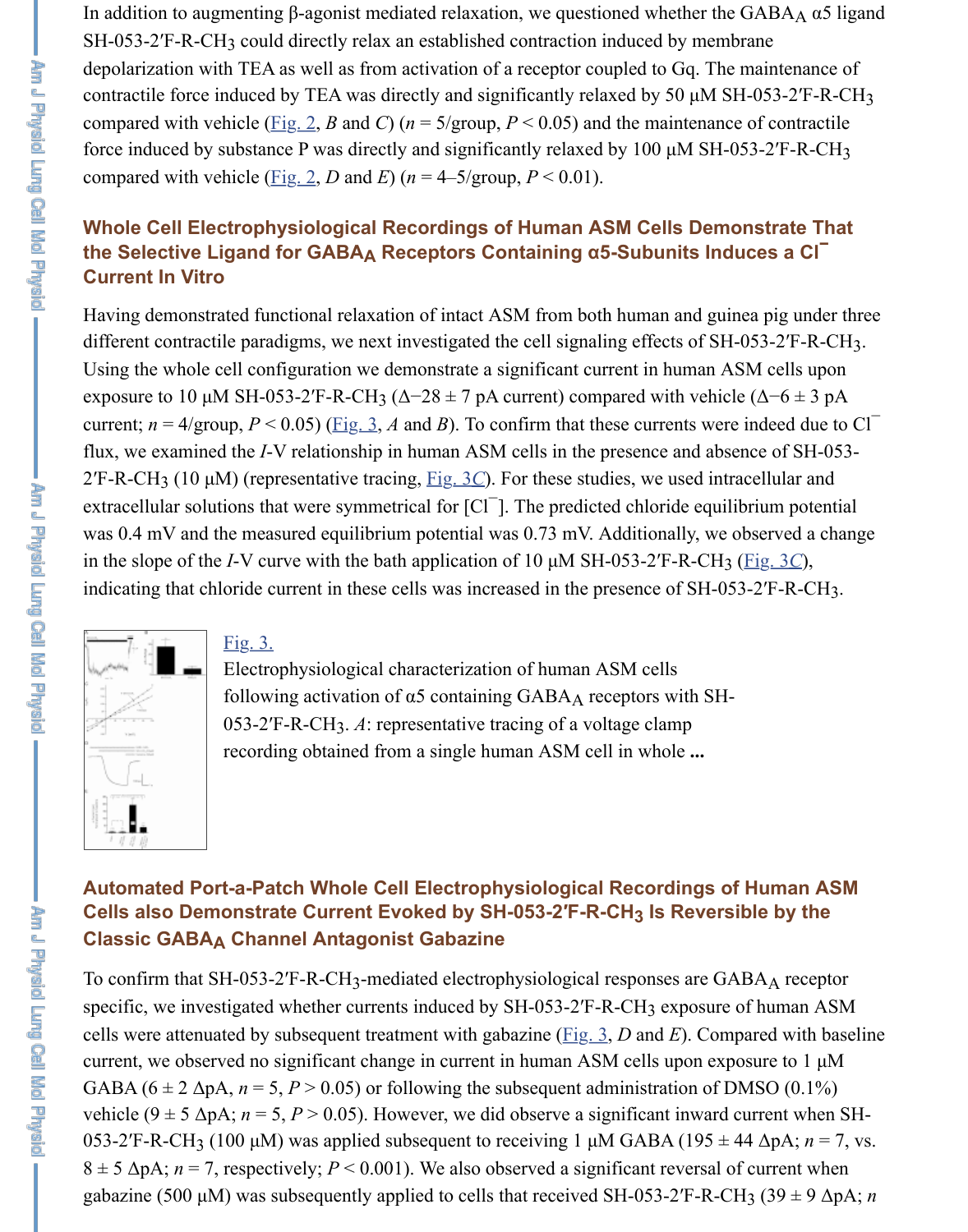increases in bradykinin-induced [Ca ] in the presence and absence of extracellular Ca , and SOCE. Pretreatment with 10  $\mu$ M SH-053-2'F-R-CH<sub>3</sub> significantly attenuated the increase in by 1  $\mu$ M bradykinin, and this effect of SH-053-2'F-R-CH<sub>3</sub> was eliminated if the cells simultaneously pretreated with the GABA<sub>A</sub> antagonist gabazine (200  $\mu$ M) ( $\underline{Fig. 4}$ , *A* 23/group,  $P < 0.01$ ). Gabazine pretreatment alone had no significant effect on bradyk [increase](https://www.ncbi.nlm.nih.gov/pmc/articles/PMC4421780/figure/F3/)s in  $\left[Ca^{2+}\right]_i$ . These studies were then repeated under conditions of normal vs. [Ca<sup>2+</sup>]. As expected, zero external [Ca<sup>2+</sup>] reduced the magnitude of the bradykinin-in in  $\lbrack Ca^{2+}\rbrack_i$ , but in the absence of extracellular  $\text{Ca}^{2+}$  SH-053-2′F-R-CH<sub>3</sub> pretreatment on bradykinin-induced  $\left[Ca^{2+}\right]_i$  (*Fig. 4, C* and *D*) ( $n = 6-10$ /group;  $P < 0.05$ ). These results and *S* the component of bradykinin-induced  $\text{[Ca}^{2+}\text{]}$  increase affected by SH-053-2'F-R-CH the level of plasma membrane  $Ca^{2+}$  entry.  $\overline{1}$ i i 2+ 3 i  $\frac{1}{1}$  increase affected by SH-053-2'F-R-CF.



#### Fig. 4.

Activation of  $\alpha$ 5-containing GABAA receptors inhibits c[ellular](https://www.ncbi.nlm.nih.gov/pmc/articles/PMC4421780/figure/F4/) Ca<sup>2+</sup> handling. *A* and *B*: the GABA<sub>A</sub>  $\alpha$ 5-subunit-targeting ligand SH-053-2'F-R-CH<sub>3</sub> attenuates bradykinin (Brady)-induced intracellular  $Ca^{2+}$  concentration ( $[Ca^{2+}]_i$ ) increase. ... A i

### **Activation of α5-Containing GABA<sub>A</sub> Receptors Inhibits Store-Operated ( [Human ASM C](https://www.ncbi.nlm.nih.gov/pmc/articles/PMC4421780/figure/F4/)ells**

SOCE is an important mechanism of refilling the SR with  $Ca^{2+}$  following the emptying following activation of Gq-coupled receptors by agents such as bradykinin. SH-053-2  $\mu$ M resulted in a significant reduction in Ca<sup>2+</sup> influx upon reintroduction of external ASM cells previously rendered SR  $Ca^{2+}$  depleted by treatment with the SERCA inhibitorsignifying an inhibition of SOCE (Fig. 5,  $n = 5-8$ /group,  $P < 0.01$ ). This effect of SH was reversed by simultaneous pretreatment with the  $GABA_A$  receptor antagonist gabazine. 96365, a known SOCE inhibitor, served as a positive control for our assay and also le decrease in Ca<sup>2+</sup> influx (<u>Fig. 5</u>,  $n = 5-8$ /group,  $P < 0.05$ ).

Ed premi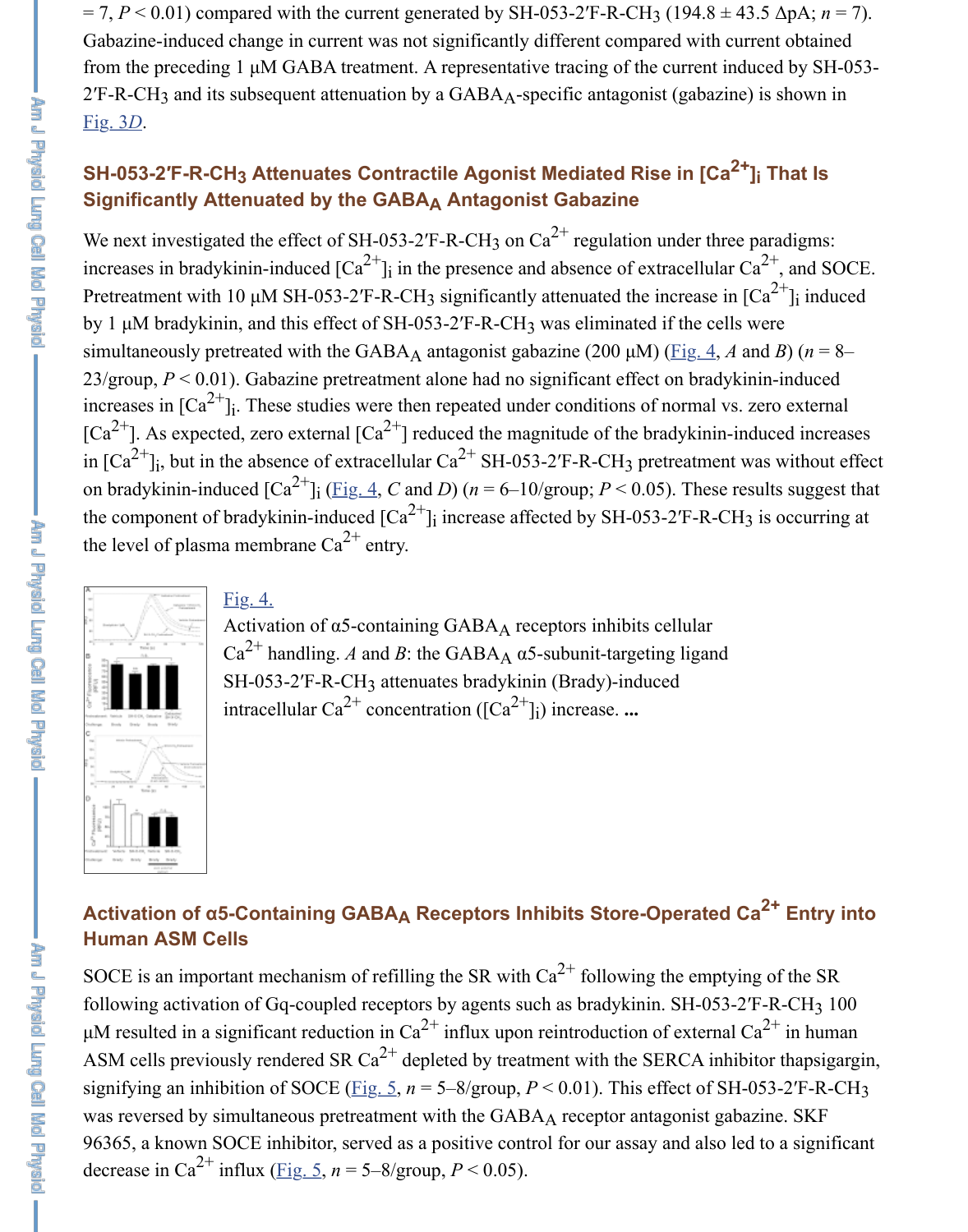compared with ba[seline\)](https://www.ncbi.nlm.nih.gov/pmc/articles/PMC4421780/figure/F5/). This allway constriction was acutely reversed when SH-05  $\mu$ M) was added to the perfusing buffer in the continued presence of 0.3  $\mu$ M MCh, all to dilate to ~90% of their initial luminal area (Fig. 6*A*) (*n* = 4 airways, *P* < 0.001 con MCh + SH-X-053). Washing out of the SH-X-053 while maintaining 0.3  $\mu$ M MCh in buffer resulted in a reconstriction of the airway to nearly the same magnitude as the i induced airway constriction. Finally, washout of the MCh allowed dilation of the airy original resting luminal area.



Fig. 6.

*A*: SH-053-2'F-R-CH<sub>3</sub> relaxes small peripheral [murine](https://www.ncbi.nlm.nih.gov/pmc/articles/PMC4421780/figure/F6/) airway slices precontracted with methacholine (MCh). Contractile response of mouse small airways to MCh and relaxation induced by GABA<sub>A</sub> α5-subunit sele[ctive lig](https://www.ncbi.nlm.nih.gov/pmc/articles/PMC4421780/figure/F6/)and SH-053-2'F-R-CH ...

We then measured  $Ca^{2+}$  oscillations induced by MCh in ASM cells of mouse lung sli simultaneously measuring luminal area (Fig. 6B). MCh induced Ca<sup>2+</sup> oscillations at <sup>∂</sup> and these were totally eliminated by the addition of the  $GABA_A$  receptor  $\alpha$ 5 ligand S (100  $\mu$ M) (Fig. 6*B* and Supplemental Video S1; Supplemental Material for this article [the Journal webs](https://www.ncbi.nlm.nih.gov/pmc/articles/PMC4421780/figure/F6/)i[te\) \(](https://www.ncbi.nlm.nih.gov/pmc/articles/PMC4421780/figure/F6/) $n = 4$  airways,  $P < 0.001$  comparing MCh to MCh + SH-053-2' induction of Ca<sup>2+</sup> oscillations by MCh was accompanied by a reduction in airway lum ~40% of the initial luminal area. This airway constriction relaxed with the addition of CH<sub>3</sub> and was concomitant with the loss of  $Ca^{2+}$  oscillations. 2+

### **DISCUSSION**

The major findings of this study are that human ASM possesses GABAA receptors with profile that can be pharmacologically tar[geted by](https://www.ncbi.nlm.nih.gov/pmc/articles/PMC4421780/figure/F6/) a selective ligand. In intact human receptor α5-subunit-selective ligand (SH-053-2'F-R-CH<sub>3</sub>) enhanced β-adrenoceptor a relaxation. [In intac](https://www.ncbi.nlm.nih.gov/pmc/articles/PMC4421780/figure/F6/)t guinea pig ASM the  $GABA_A$  receptor  $\alpha$ 5-subunit-selective ligan established contraction induced by membrane depolarization (TEA) or by activation neurokinin receptor. In isolated human ASM cells this  $GABA_A$  receptor  $\alpha$ 5-subunit-t neurokinin receptor. In isolated human ASM cells this GABA<sub>A</sub> receptor  $\alpha$ 5-subunit-t<br>elicits a Cl<sup>-</sup> current, consistent with GABA<sub>A</sub> receptor activation, and attenuates mult of plasma membrane  $Ca^{2+}$  entry.

The expression of only two subtypes of  $GABA_A$  receptor  $\alpha$ -subunits in human ASM are expressed) is an important consideration since these subunits play a key role in de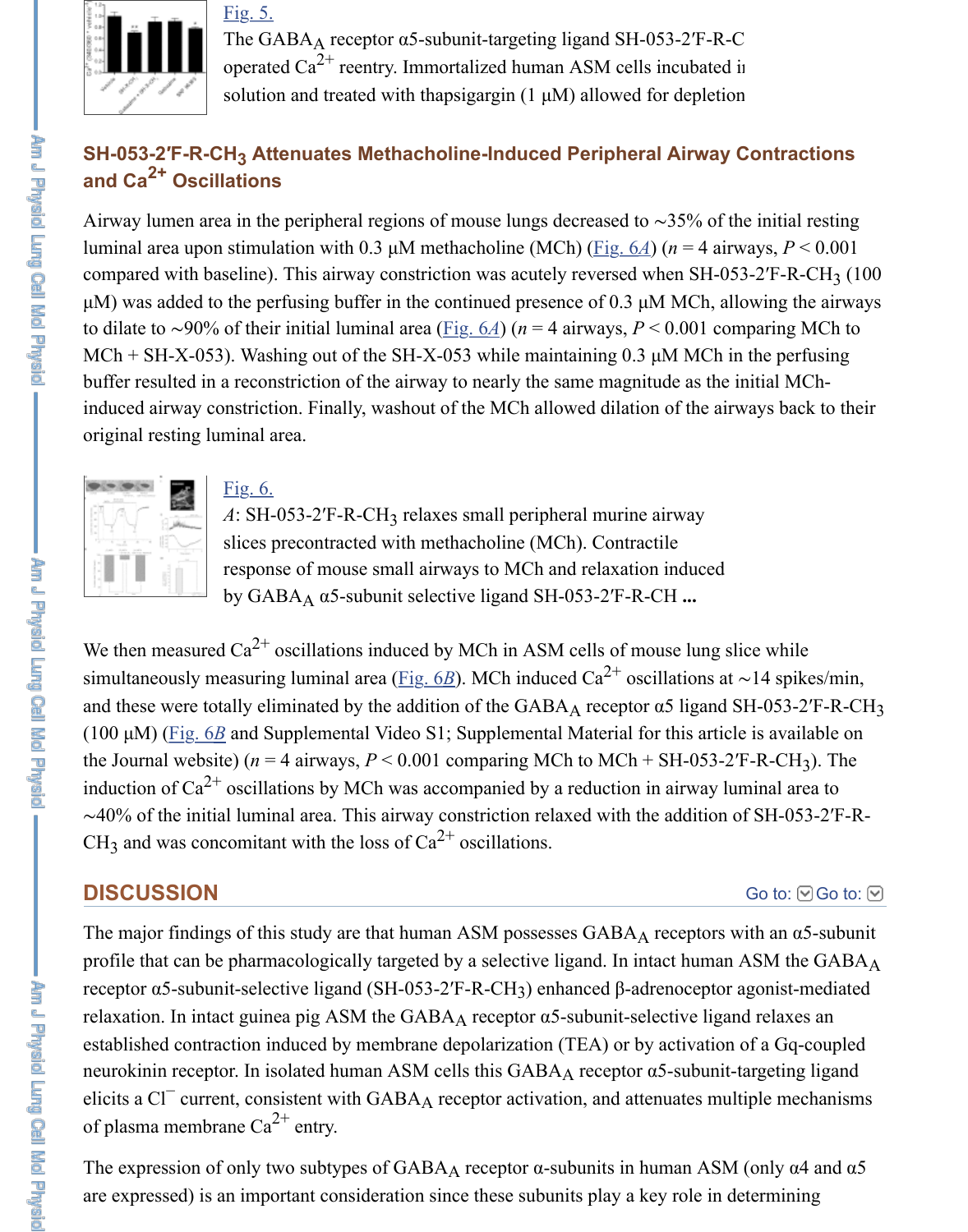- Ann J Phàsic Lung Ceil McI Phàsic

benzodiazepine agonists (sedation, anxiolysis, ata[xia,](https://www.ncbi.nlm.nih.gov/pmc/articles/PMC4421780/#B20) [and](https://www.ncbi.nlm.nih.gov/pmc/articles/PMC4421780/#B37) amnesia) are  $\alpha$ -subunit dep specifically,  $GABA_A$  receptors containing  $\alpha$ 1-subunits are thought to be primarily res sedative effects of benzodiazepines, whereas  $\alpha$ 2- and  $\alpha$ 3-subunits are implicated in the effects of benzodiazepines  $(13, 30, 32, 40)$ . Finally, GABAA [re](https://www.ncbi.nlm.nih.gov/pmc/articles/PMC4421780/#B12)[cep](https://www.ncbi.nlm.nih.gov/pmc/articles/PMC4421780/#B47)tors containing  $\alpha$ 5 relatively minor population in the CNS that may play a role in memory processes, but sedation effects (9). This underlies a secondary potential benefit of drugs targeting  $\alpha$ . containing GABAA receptors, namely that they are devoid of many potentially negat effects.

As mentioned earlier, pharmacophore receptor m[od](https://www.ncbi.nlm.nih.gov/pmc/articles/PMC4421780/#B2)[els](https://www.ncbi.nlm.nih.gov/pmc/articles/PMC4421780/#B38) for the  $\alpha$ 1–6β3γ2 benzodiazep subtypes were developed in the 1980s and refined in the 1990s. This led to the synthe chiral R- and S-isomers of earlier imidazobenzodiazepines that exhibited subtype sel α3 subtypes. However, as reported in Fischer et al.  $(14)$ , the in vitro binding affinity of CH<sub>3</sub> was clearly higher at  $\alpha$ 5 $\beta$ 3 $\gamma$ 2 subtypes with very little affinity at  $\alpha$ 1,  $\alpha$ 2, or  $\alpha$ 3 su [α](https://www.ncbi.nlm.nih.gov/pmc/articles/PMC4421780/#B13)1β3γ2 (759.1), α2 (948.2), α3 [\(76](https://www.ncbi.nlm.nih.gov/pmc/articles/PMC4421780/#B30)[8.8\)](https://www.ncbi.nlm.nih.gov/pmc/articles/PMC4421780/#B32)[, an](https://www.ncbi.nlm.nih.gov/pmc/articles/PMC4421780/#B40)d α5 (95.2) nM]. The C-6 pendent phenyl is  $2$ <sup>T</sup>-R-CH<sub>3</sub> is incompatible with binding at  $\alpha$ 4 and  $\alpha$ 6 diazepam-insensitive benzodia receptors. More[ov](https://www.ncbi.nlm.nih.gov/pmc/articles/PMC4421780/#B9)er, the efficacy in oocytes (% control currents) at  $\alpha$ 5-subtypes was other three subtypes  $(14)$ . In addition, the in vivo data for SH-053-2<sup>'</sup>F-R-CH<sub>3</sub> compared with diagrams of the in vivo data for SH-053-2<sup>'</sup>F-R-CH<sub>3</sub> compared with diagrams of the in vivo data for SH-053-2<sup>'</sup>F-R-CH<sub>3</sub> c in primates clearly show that SH-053-2'F-R-CH<sub>3</sub> is not sedating ( $\alpha$ 1 activity is low) and the that that the that that the that the that the that the that the that the that the that the that the that the that the that t anxiolytic activity of this R-CH<sub>3</sub> isomer is either very weak or nonexistent. This indi CH<sub>3</sub> isomer does not activate  $\alpha$ 2 or  $\alpha$ 3 BDZ receptor subtypes to any appreciable extent conflict model.

With the targeted development of allosteric  $GABA_A$  [re](https://www.ncbi.nlm.nih.gov/pmc/articles/PMC4421780/#B14)ceptor ligands with selectivity receptors containing  $α5$ -subunits, it is particularly fortuitous that the repertoire of  $GA$ subunits on human ASM is restricted to only the  $\alpha$ 4- and  $\alpha$ 5-subunits. Indeed, we have shown that a ligand selective for the  $\alpha$ 4-subunit (CMD-45) as well as gaboxadol, a w with  $\alpha$ 4 selectivity, regulate ASM tone (18). Thus a goal of the present study was to determine when α5 targeting could al[so r](https://www.ncbi.nlm.nih.gov/pmc/articles/PMC4421780/#B14)ealize these beneficial effects of ASM contractile tone. We a determine whether  $\left[Ca^{2+}\right]_i$ , a critical regulator of ASM tone, was regulated by GABA subunit-targeting ligands.  $\mathbf{j}$ , a critical regulator of ASM tone, was regulated by GABA

One component of asthma is the enhanced mass and contraction of ASM and drugs used for relief of an asthmatic exacerbation target acute relaxation of ASM. The leading pharm class for this critical clinical therapy is  $\beta$ -adrenoceptor agonists, and in the present study class demonstrate that SH-053-2'F-R-CH<sub>3</sub> augmented the relaxation effect of a  $\beta$ -agonist in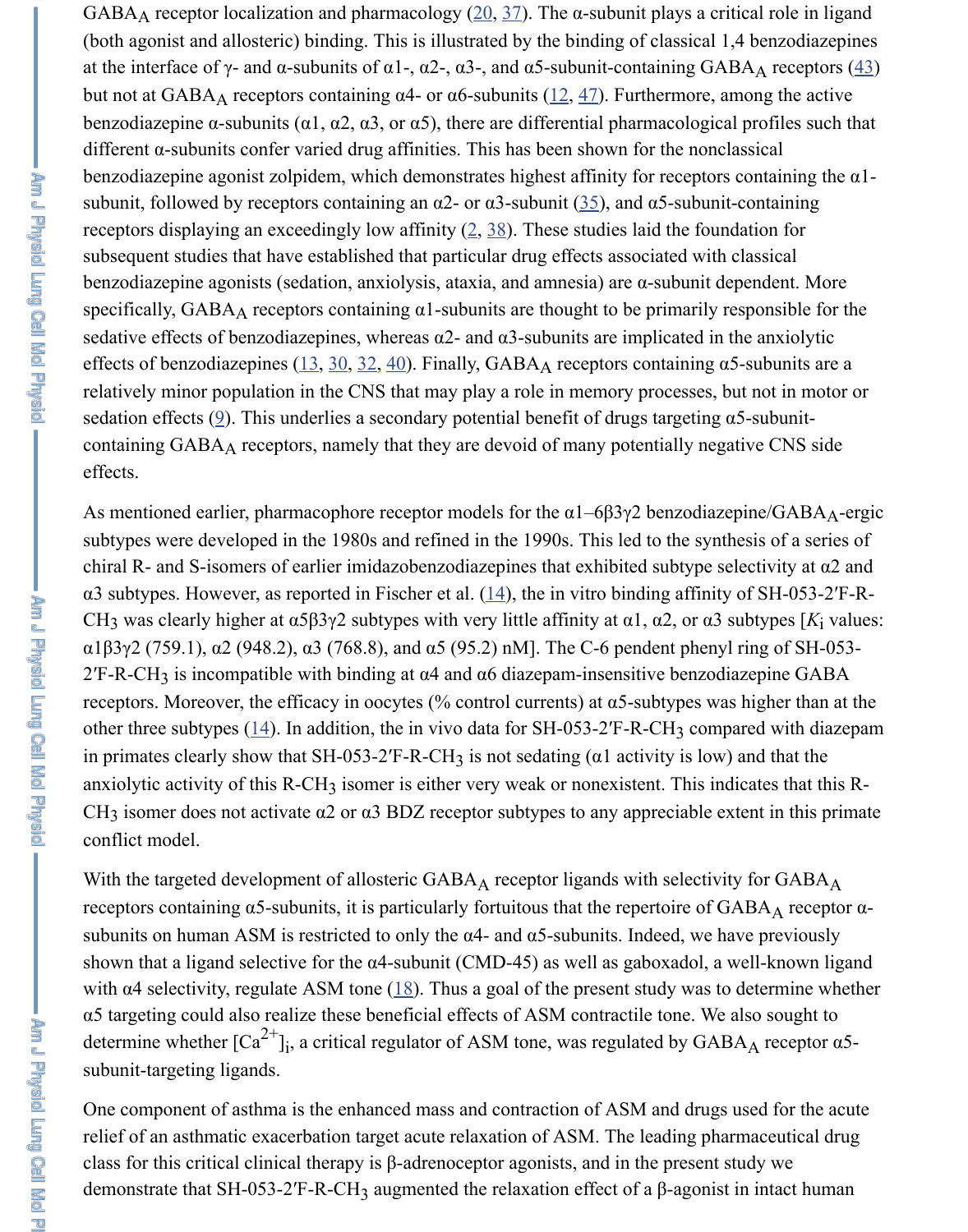complementary mechanisms of relaxation, not mechanistic overlap at the same recep The relaxation of SH-053-2'F-R-CH<sub>3</sub> in these ex vivo muscle force studies in human ASM under several different contraction/relaxation paradigms led us to investigate a cellular events in cultured human ASM cells.

Whole cell electrophysiology experiments demonstrated a current with a reversal pot predicted voltage for chloride, and this chloride current was enhanced in the presence  $R$ -CH<sub>3</sub> and blocked by the GABA<sub>A</sub> receptor antagonist gabazine. A chloride current membrane would change membrane potential of the plasma membrane, which in turn numerous Ca<sup>2+</sup> entry pathways. Although Ca<sup>2+</sup> control in an ASM cell is complex, i channels, exchangers, and pumps on both the plasma membrane and intracellular org component of intracellular  $Ca^{2+}$  handling is regulated by membrane potential. Indeed voltage-gated Ca<sup>2+</sup> channels (19), Na<sup>+</sup>/Ca<sup>2+</sup> exchangers (22, 31), nonselective cation TRP family  $(2)$ , and perhaps even SOCE are all influenced by membrane potential  $(2)$ 

 $\lbrack Ca^{2+}\rbrack$  was measured before and after the addition of the Gq-coupled receptor agoni the presence and absence of extracellular  $Ca^{2+}$ . As expected, in the absence of extrac bradykinin-induced levels of  $\left[Ca^{2+}\right]_i$  were ~80% of the  $Ca^{2+}$  levels achieved in the p extracellular Ca<sup>2+</sup>, consistent with the dogma that Gq-coupled ligands' primary sourc intracellular stores. Interestingly, in the presence of extracellular  $Ca^{2+}$ , SH-053-2<sup>'</sup>F-F bradykinin-induced [Ca<sup>2+</sup>]<sub>i</sub> by ~20%, which likely represents the total amount of ext influx during bradykinin treatment. This was supported by additional experiments in 2'F-R-CH<sub>3</sub> was without effect [in](https://www.ncbi.nlm.nih.gov/pmc/articles/PMC4421780/#B19) the absence of extracell[ular](https://www.ncbi.nlm.nih.gov/pmc/articles/PMC4421780/#B22)  $Ca^{2+}$  $Ca^{2+}$ . These findings su 053-2<sup>'</sup>F-R-C[H](https://www.ncbi.nlm.nih.gov/pmc/articles/PMC4421780/#B7)<sub>3</sub> is blocking the component of bradykinin-induced  $\left[Ca^{2+}\right]_i$  that arises sources, which is likely a complex acute response involving  $Ca^{2+}$  exchangers and SC cytosol and SR. To further investigate whether SH-053-2'F-R-CH<sub>3</sub> also modulates C relevant to the maintenance phase of a contraction, we performed additional studies  $\epsilon$ of SH-053-2<sup>'</sup>F-R-CH<sub>3</sub>-mediated GABA<sub>A</sub> activation on SOCE and calcium oscillation slices. i i 2+ i 2+ 2+ i

Following the release of SR Ca<sup>2+</sup> in ASM, an influx of extracellular Ca<sup>2+</sup> occurs to r a process referred to as SOCE  $(27)$ . SH-053-2'F-R-CH<sub>3</sub> led to a significant decrease  $GABA_A$  receptor-specific effect since it is reversed by the  $GABA_A$  receptor antagon

In ASM, the resting membrane potential is thought to be approximately  $-60$  mV and potential of chloride is thought to be approximately  $-20$  to  $-30$  mV ( $28$ ). Thus GABA lead to a depolarization of ASM resting membrane potential. In lymphocytes, a cell t

2+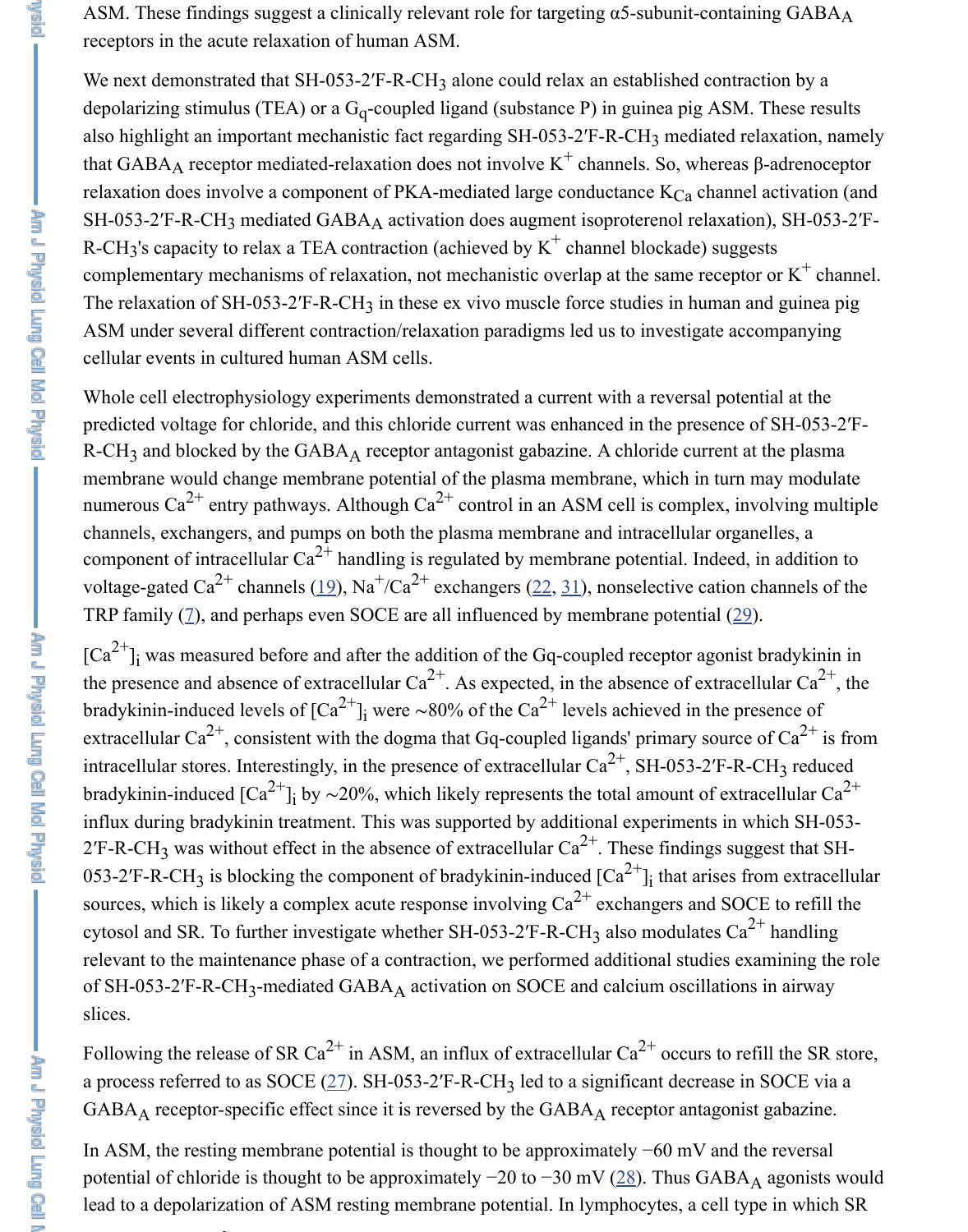GABA agonists to relax precontracted ASM in organ bath preparations. However, t conditions, this relative hyperpolarization may inhibit capacitive  $Ca^{2+}$  influx via volt type Ca<sup>2+</sup> channels and/or the reverse mode of the Ca<sup>2+</sup>-sodium exchanger, which ha be key in ASM f[or](https://www.ncbi.nlm.nih.gov/pmc/articles/PMC4421780/#B3) [ma](https://www.ncbi.nlm.nih.gov/pmc/articles/PMC4421780/#B24)intaining intracellular Ca<sup>2+</sup> necessary to sustain contraction (2 are needed to confirm this hypothesis.

In contrast to the findings presented in the current study with an allosteric agonist of chloride channel, our laboratory has also demonstrated that antagonists of another family channels (calcium-activated chloride channels, TMEM16, or anoctamin) can also me relaxation  $(11, 16, 45)$ . It may appear surprising that agonism of one type of chloride result in the same physiological effect as antagonism of a different family of chloride interesting findings were addressed in an editorial focus by Dr. Janssen  $(26)$  that pres mechanistic hypotheses to account for seemingly opposing effects of ligand-gated GA vs. calcium- and voltage-gated calcium-activated chloride channels. These mechanistic differences include an oscillating membrane potential from electrical slow waves, distribution of chloride channels on the plasma membrane vs. intracellular organelles, cytosolic con of chloride (as is already known to exist for calcium), and the possibility that intracel interact with certain ion channels (or whether chloride itself acts) in certain microdor other intracellular contractile effectors. These spatial and temporal mechanisms may in calcium-[act](https://www.ncbi.nlm.nih.gov/pmc/articles/PMC4421780/#B11)i[vat](https://www.ncbi.nlm.nih.gov/pmc/articles/PMC4421780/#B16)[ed c](https://www.ncbi.nlm.nih.gov/pmc/articles/PMC4421780/#B45)hloride channels, which are regulated by both calcium and volt with GABAA chloride channels, which are ligand gated.

In summary, we present the following evidence: *1*) that targeting of  $\alpha$ 5 [GAB](https://www.ncbi.nlm.nih.gov/pmc/articles/PMC4421780/#B26)A<sub>A</sub>  $\alpha$ -su produces characteristic electrophysiological changes indicative of GABA<sub>A</sub> receptor a this selective agonist can augment β-agonist-mediated relaxation, 3) that  $\text{GABA}_\text{A}$  α5 activation can directly and spontaneously relax precontracted ASM, and 4) that a con mechanism involves an attenuation of  $Ca^{2+}$  handling (as reductions in both agonist-in  $Ca^{2+}$  entry and reductions in SOCE in human ASM cells as well as in calcium oscillations in ASM within intact peripheral lung slices). As such, these studies hold promise and potential the armamentarium of pharmacological agents available to treat acute airway bronch suggest a novel role for chloride in the modulation of  $Ca^{2+}$  handing in ASM.

### **GRANTS**

This work was supported by National Institutes of Health Grants GM065281 (C. W. Ema GM008464 (C. W. Emala), HL118561 (J. M. Cook), and GM093137 (G. Gallos).

Am J Physic Lung Ceil Moi Physic)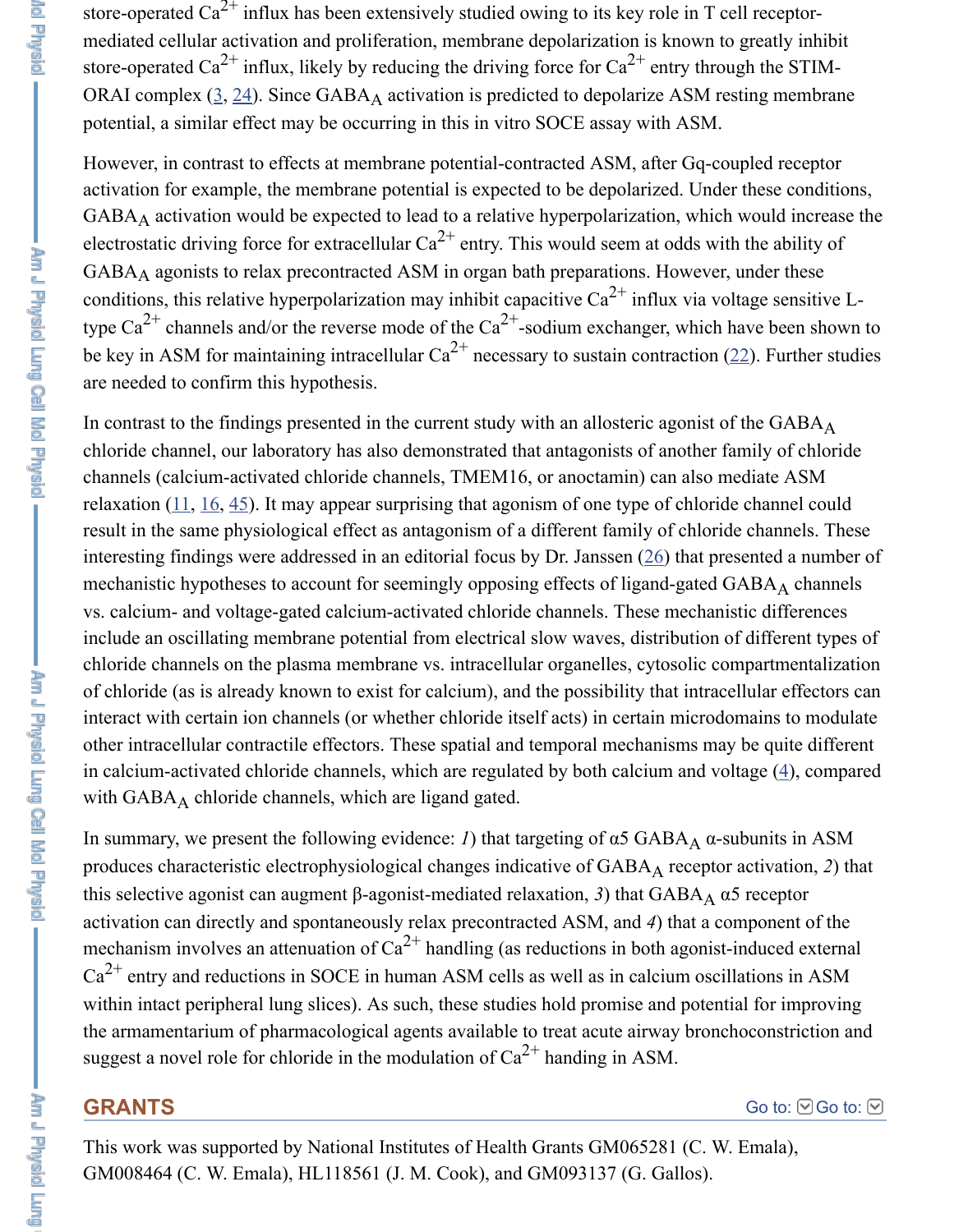$M.L. S., 1. D. 1., A. W.1., W.1.91.1., J.191. C., 19.11., J.1.1.-L., and 0. W. L. \nalpha p$  approved final v[ersion of](https://www.ncbi.nlm.nih.gov/pmc/articles/PMC4421780/#)  $V$ manuscript.

# **Supplementary Material**

**Video S1:**

Click here to view. (10M, mpg)

# **Notes**

This paper was supported by the following grant(s):

*100000057* HHS | NIH | National Institute of General Medical Sciences (NIGMS) GM065281GM008464GM093137. 100000050 HHS | NIH | National Heart, Lung, and Blood Institute (NHBLI) HL1185

# **R[EFERENCES](https://www.ncbi.nlm.nih.gov/pmc/articles/PMC4421780/bin/videoS1.mpg)**

1. az-Arauzo H, Koehler KF, Hagen TJ, Cook JM. Synthetic and computer assisted a pharmacophore for agonists at benzodiazepine receptors. Life Sci 49: 207-216, 1991

2. Burgard EC, Tietz EI, Neelands TR, Macdonald RL. Properties of recombinant gameaminobutyric acid A receptor isoforms containing the alpha 5 subunit subtype. Mol F 119–127, 1996. [PubMed]

3. Cahalan MD, Chandy KG. The functional network of ion channels in T lymphocyt 231: 59–87, 2009. [PMC free article] [PubMed]

4. Caputo A, Caci E, Ferrera L, Pedemonte N, Barsanti C, Sondo E, Pfeffer U, Ravaz Moran O, Galietta LJ. TMEM16A, a membrane protein associated with calcium-dependent chalcium-dependent chalcium-dependent chalcium-dependent chalcium-dependent chalcium-dependent chalcium-dependent chalcium-dependent chalc channel activity. Science 322: 590–594, 2008. [PubMed]

5. Castro-Piedras I, Perez-Zoghbi JF. Hydrogen sulphide inhibits  $Ca^{2+}$  release throug and relaxes airway smooth muscle. J Physiol 591: 5999–6015, 2013. [PMC free artic

6. Chu EK, Draz[en JM. A](https://www.ncbi.nlm.nih.gov/pubmed/8700104)sthma: one hundred years of treatment and onward. Am J F Med 171: 1202–1208, 2005. [PubMed]

7. Clapham DE. T[RP channels as cel](https://www.ncbi.nlm.nih.gov/pmc/articles/PMC3133616/)l[ular senso](https://www.ncbi.nlm.nih.gov/pubmed/19754890)rs. Nature 426: 517–524, 2003. [Publ]

**Construction**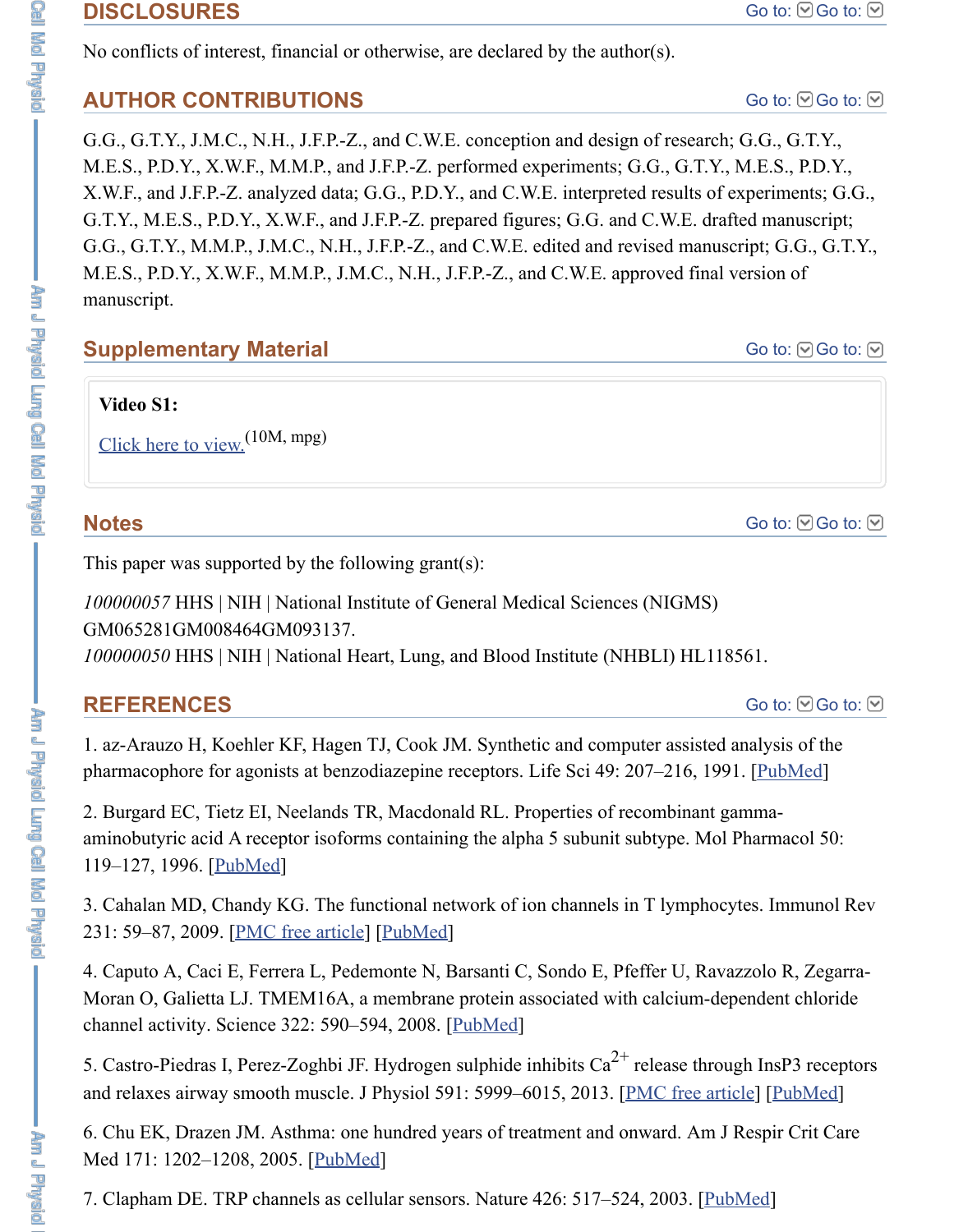11. Danielsson J, Yim P, Rinderspacher A, Fu XW, Zhang Y, Landry DW, Emala CW. blockade relaxes airway smooth muscle and potentiates relaxation by  $\beta$ -agonists. Am Cell Mol Physiol 307: L273–L282, 2014. [PMC free article] [PubMed]

12. Derry JM, Dunn SM, Davies M. Identification of a residue in the gamma-aminob receptor alpha subunit that differentially affects diazepam-sensitive and -insensitive b site binding. J Neurochem 88: 1431–1438, 2004. [Pu[bMed\]](https://www.ncbi.nlm.nih.gov/pubmed/12097508)

13. Dixon CI, Rosahl TW, Stephens DN. Targeted deletion of the GABRA2 gene encomparasubunits of GABA(A) receptors facilitates performance of a conditioned emotional re abolishes anxiolytic effects of benzodiazepines and barbiturates. Pharmacol [Biochem](https://www.ncbi.nlm.nih.gov/pubmed/13641138) 2008. [PubMed]

14. Fischer BD, Licata SC, Edwankar RV, Wang ZJ, Huang S, He X, Yu J, Zhou H, J Cook JM, Furtmuller R, Ramerstorfer J, Si[eghart W, Roth B](https://www.ncbi.nlm.nih.gov/pmc/articles/PMC4121642/)L[, Majumd](https://www.ncbi.nlm.nih.gov/pubmed/24879056)er S, Rowlett like effects of 8-acetylene imidazobenzodiazepines in a rhesus monkey conflict proce Neuropharmacology 59: 612–618, 2010. [PMC free article] [PubMed]

15. Gallos G, Gleason NR, Zhang Y, Pak SW, Son[ett JR, Y](https://www.ncbi.nlm.nih.gov/pubmed/15009644)ang J, Emala CW. Activat GABA<sub>A</sub> channels on airway smooth muscle potentiates isoproterenol mediated relax Physiol Lung Cell Mol Physiol 295: L1040–L1047, 2008. [PMC free article] [PubMed]

16. Gallos G, Remy KE, Danielsson J, Funayama H, Fu XW, Chang HY, Yim PD, Xu Sr. Fu[nctional e](https://www.ncbi.nlm.nih.gov/pubmed/18313124)xpression of the TMEM16 family of calcium activated chloride channels smooth muscle. Am J Physiol Lung Cell Mol Physiol 305: L625-L634, 2013. [PMC [PubMed]

17. Gallos G, Townsend EA, Yim P, Virag L, Zhang Y, Xu D, Bacchetta M, Emala C epithelium is a predominant source of en[dogenous airway G](https://www.ncbi.nlm.nih.gov/pmc/articles/PMC2963662/)[ABA and](https://www.ncbi.nlm.nih.gov/pubmed/20727364) contributes to relaxation of airway smooth muscle tone. Am J Physiol Lung Cell Mol Physiol 304: L191–L197, 2013. [PMC free article] [PubMed]

18. Gallos G, Yim P, Chang S, Zhang Y, Xu D, Cook JM, [Gerthoffer WT, Em](https://www.ncbi.nlm.nih.gov/pmc/articles/PMC2604789/)ala CW restricted  $\alpha$ -subunit repertoire of airway smooth muscle GABAA receptors augments muscle relaxation. Am J Physiol Lung Cell Mol Physiol 302: L248–L256, 2012. [PM [PubMed]

[19. Gosen](https://www.ncbi.nlm.nih.gov/pubmed/23997176)s R, Stelmack GL, Dueck G, McNeill KD, Yamasaki A, Gerthoffer WT, Un

ᇃ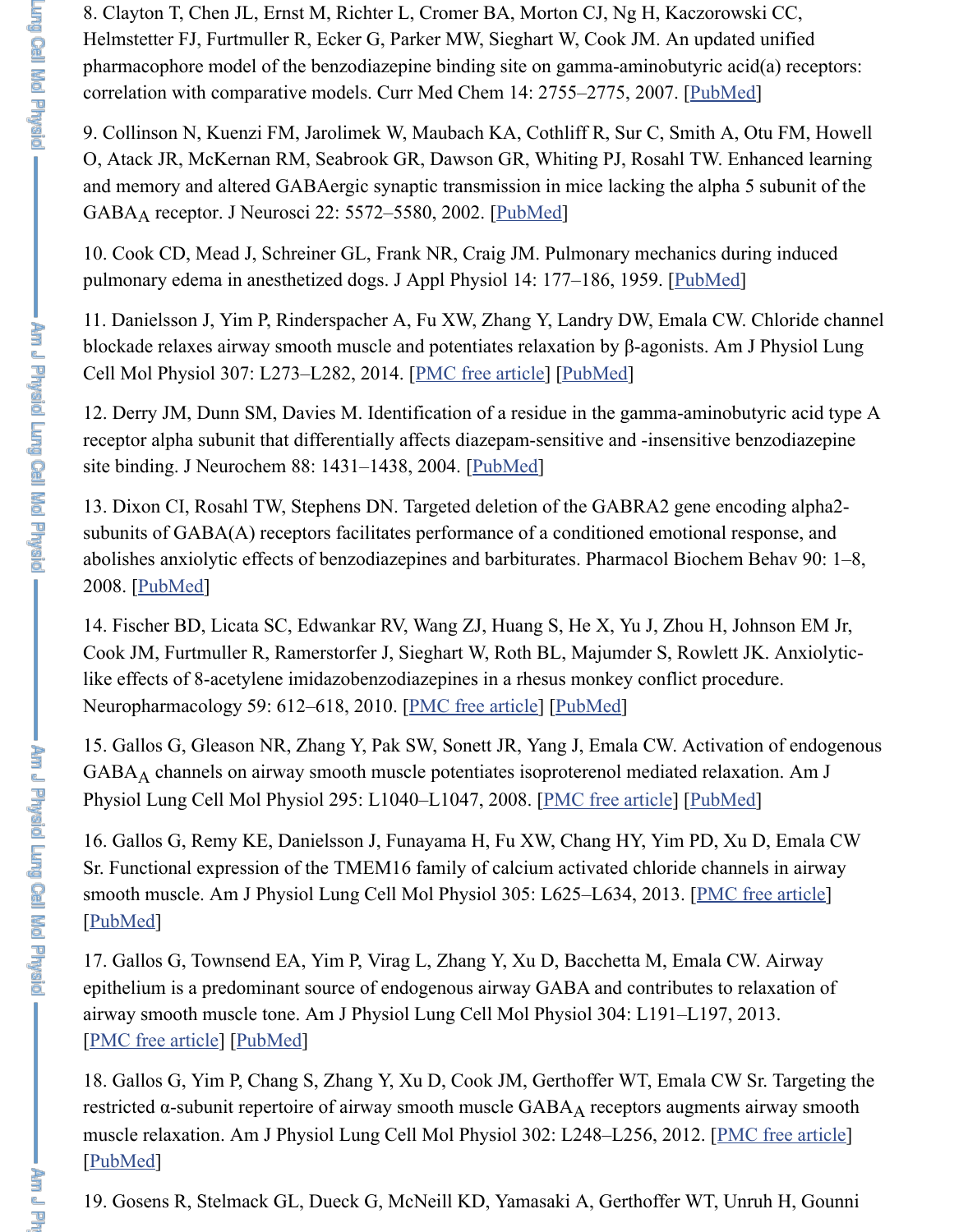$s$ odium valorum vilonalist in airway smooth muscle. Eur Respir  $v$  30: 269–278, 2007.

23. Hirota S, Trimble N, Pertens E, Janssen LJ. Intracellular Cl<sup>-</sup> fluxes play a novel in handling in airway smooth muscle. Am J Physiol Lung Cell Mol Physiol 290: L1146 [PubMed]

[24. Hogan](https://www.ncbi.nlm.nih.gov/pubmed/9824848) PG, Lewis RS, Rao A. Molecular basis of calcium signaling in lymphocyt ORAI. Annu Rev Immunol 28: 491–533, 2010. [PMC free article] [PubMed]

25. Huang Q, He X, Ma C, L[iu R, Yu S](https://www.ncbi.nlm.nih.gov/pubmed/17601970), Dayer CA, Wenger GR, McKernan R, Cook Pharmacophore/receptor models for GABA(A)/BzR subtypes (alpha1beta3gamma2, alpha5beta3gamma2, and alpha6beta3gamma2) via a comprehensive ligand-mapping Chem 43: 71–95, 2000. [PubMed]

26. Janssen LJ. Airway smooth muscle electrophysiology in a state of flux? Am J Ph Mol Physiol 302: L730–L732, 2012. [PubMed]

27. Janssen LJ, Kwan CY. ROCs and SOCs: what's in a name? Cell Calcium 41: 245 [PubMed]

28. Janssen LJ, Sims SM. Ca<sup>2+</sup>-dependent Cl<sup>-</sup> current in canine tracheal smooth mus Physiol Cell Physiol 269: C163–C169, 1995. [PubMed]

29. Lewis RS, Cahalan MD. Potassium and calcium channels in lymphocytes. Annu 623–653, 1995. [PubMe[d\]](https://www.ncbi.nlm.nih.gov/pubmed/10633039)

30. Low K, Crestani F, Keist R, Benke D, Brunig I, Benson JA, Fritschy JM, Rulicke Mohler H, Rudolph U. Molecular and [neuronal](https://www.ncbi.nlm.nih.gov/pubmed/22345577) substrate for the selective attenuation Science 290: 131-134, 2000. [PubMed]

[31. McCa](https://www.ncbi.nlm.nih.gov/pubmed/16934328)rron JG, Walsh JV Jr, Fay FS. Sodium/calcium exchange regulates cytoplas smooth muscle. Pflügers Arch 426: 199–205, 1994. [PubMed]

32. McKernan RM, Rosahl TW, Reynolds DS, [Sur C, W](https://www.ncbi.nlm.nih.gov/pubmed/7543242)afford KA, Atack JR, Farrar G, Ferris P, Garrett L, Bristow L, Marshall G, Macaulay A, Brown N, Howell O, Mo RW, Street LJ, Castro JL, Ragan CI, Dawson GR, Whiting PJ. Sedative but not anxion benzodiazepines [are medi](https://www.ncbi.nlm.nih.gov/pubmed/7612237)ated by the  $GABA(A)$  receptor alpha1 subtype. Nat Neuros 2000. [PubMed]

33. Mizuta K, Xu D, Pan Y, Comas G, Sonett JR, Zhang Y, Panettieri RA Jr, Yang J, GABAA receptors are express[ed and fa](https://www.ncbi.nlm.nih.gov/pubmed/11021797)cilitate relaxation in airway smooth muscle. A Cell Mol Physiol 294: L1206–L1216, 2008. [PMC free article] [PubMed] 2+ 2+